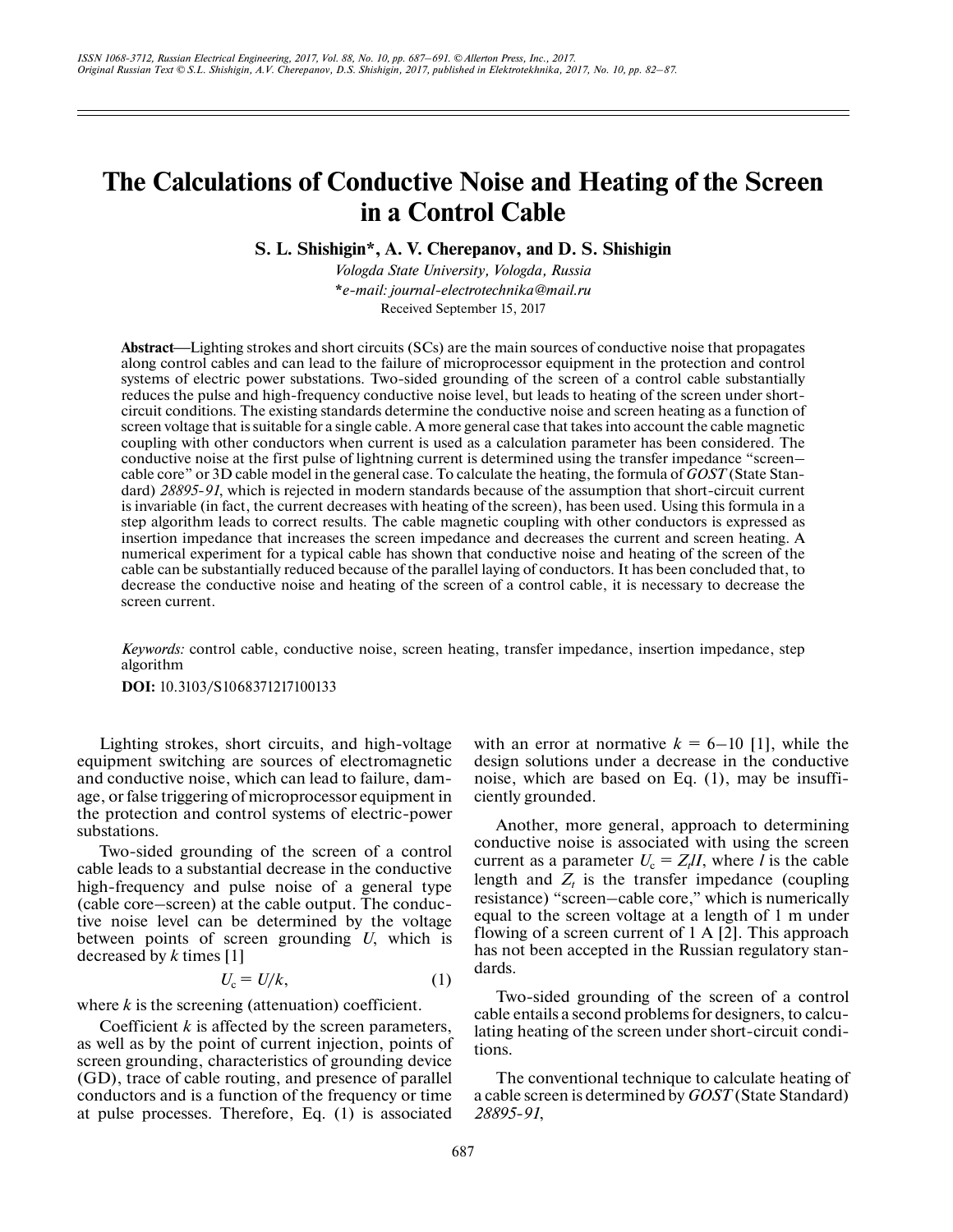

**Fig. 1.** (a) Physical model of a cable, (b) *RL* equivalent circuit, and (c) 3D model.

$$
\theta_f = (\theta_i + \beta) \exp\left(\frac{l^2 \tau}{\epsilon(\tau)^2 S^2 K^2}\right) - \beta,
$$
  

$$
K^2 = \frac{\sigma(\beta + 20)}{\rho_{20}},
$$
 (2)

where  $θ$ <sub>*i*</sub> and  $θ$ <sub>*f*</sub> are the initial and final temperature,  $β$ is the parameter inversely proportional to the temperature coefficient of conductor resistance at 0°C, *I* is the short-circuit current,  $\tau$  is the short-circuit duration,  $\epsilon(\tau)$  is the coefficient that describes the heat removal to neighboring elements, *S* is the sectional area of the screen,  $\sigma$  is the specific thermal capacity of the screen at 20 $\degree$ C, and  $\rho_{20}$  is the specific resistance of the screen at 20°C.

Equation (2) was obtained under the assumption that the short-circuit current is constant. Therefore, it leads to overestimated heating of the screen, since, in fact, the screen current decreases thanks to an increase in the screen resistance with increasing temperature. That drawback was eliminated in [3], in which, when deriving the equation of heating, the condition of current invariability was changed by the actual condition of invariability of screen voltage,

$$
\Theta_f = \sqrt{(\Theta_i + \beta)^2 + \frac{2U^2 \tau (\beta + 20)}{\epsilon(\tau)^2 L^3 \sigma \rho_{20}} - \beta},
$$
 (3)

where  $U$  is the voltage between points of screen grounding and *L* is the cable length.

A simplified version of Eq. (3) was used in the State Standard [4]:

$$
\Delta \theta = 7(U/L)^{1.5} \sqrt{\tau}.
$$
 (4)

Thus, the modern approach to the calculations of conductive noise and heating of the screen of a control cable is based on the using screen voltage instead of current, which have been enshrined in regulatory standards. Substitution of voltage for current in the calculation expressions seems to be of little effect and may even have some advantages; however, it is valid for a single cable only if the magnetic coupling with GD conductors, voltage equalizing buses (VEBs), and neighboring cables and is not taken into account. It is easy to take these factors into account using screen currents instead of voltages as calculation parameters.

A typical task that needs to be performed by an engineer in the course of design is to reduce the conductive noise and heating. However, if it is identified with the problem of decreasing the screen voltage (according to the calculation expressions), optimal technical solutions can hardly be found. E.g., according to [4], it is recommended to lay a cable into a tube to reduce heating if the efficiency of the solution has been confirmed by calculations. When the cable is lain into a tube, the screen voltage slightly decreases at a GD dense net; therefore, this technical solution, which has the ability to substantially decrease the current and heating of the screen, will not be carried out.

This paper considers methods of calculations of conductive noise and heating of the screen of a control cable using the screen current as a calculation parameter.

Current pulse injection (at point *A*, Fig. 1a) leads to a drastic increase in the GD potential with respect to the potential of point *B* at a distance from a source. Without screen grounding, conductive noise  $U = U_A U_B$  will be applied to the input of a microprocessor device and can be higher than the admissible values. Two-sided grounding of the screen will lead to current flow through the screen *I*, a current that provides a decrease in the noise as low as  $U_c$ , i.e., by  $k = U/U_c$ times.

In an important particular case, to calculate the conductive noise at the first pulse of a lightning current (equivalent frequency of 25 kHz), the capacitive coupling can be neglected and the *RL* circuit can be used (Fig. 1b).

Then, the core–screen voltage at the cable output is

$$
U_{\rm c}=RI+j\omega(L-M)I=Z_{\rm r}II,
$$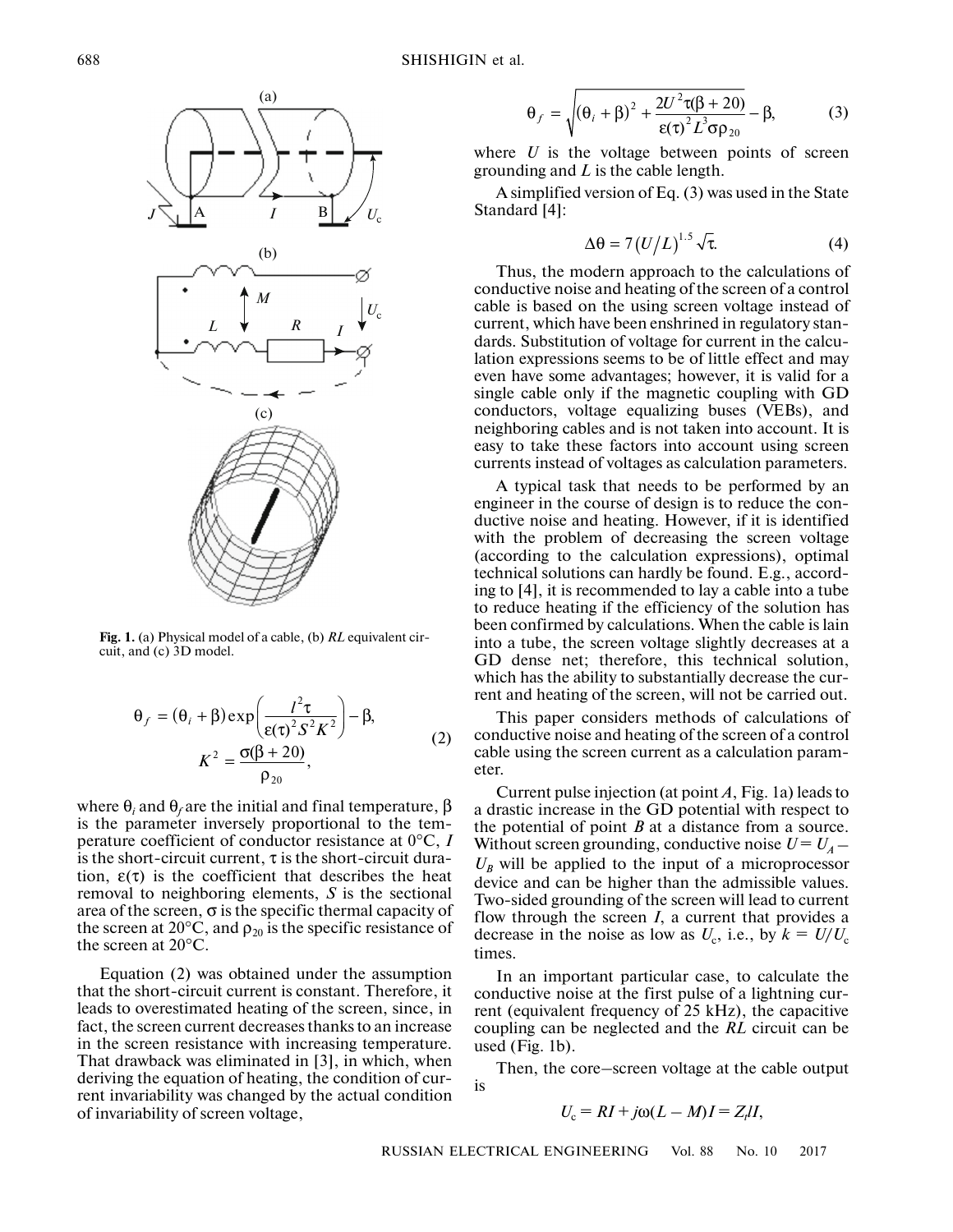15

*2*

where  $I$  is the screen current,  $R$  is the active screen resistance, *L* is the screen inductance, *M* is the mutual inductance between a core and screen,  $Z_t$  is the transfer impedance of a cable, and *l* is the cable length.

In the first approximation,  $M = L$ . Then,

$$
U_{\rm c}=R_0II,
$$

where  $R_0 = 0.018 \Omega/m$  is the linear resistance of a copper screen of KBBGE cable at the given equivalent sectional area of a screen  $S = 1$  mm<sup>2</sup> [4]. This  $R_0$  value is in agreement with measurements for cables with a diameter of 10–15 mm [3].

Thus, to calculate the conductive noise at the first pulse of a lightning current, it is sufficient to determine the current of a cable screen. The model of a screen with the shape of a thin-walled tube or rod with a diameter equal to the cable-screen diameter and linear resistance  $R_0$  is suitable for these purposes, which allows one to calculate the conductive noise using any program for GD calculation.

To calculate the conductive noise at the second and subsequent pulses of lightning current (with a pulse front of 0.25 μs) or under the action of a high-frequency component of a short-circuit current (at frequencies of 1 MHz or higher), it is necessary to take into account the capacitive coupling between the screen and GD conductors, screen, and cable core. A 3D mesh model of a cable can be used for this purpose (Fig. 1c), a model that also allows one to calculate the conductive noise using GD calculation programs. There are some difficulties in the computing process (the small sizes of the cross section of a cable in comparison with its length require a substantial increase in the number of calculation elements), but they are not of critical importance, as has been shown in the program used for modeling grounding devices [5].

As an example, let us determine the core–screen noise at the output of a control cable placed at a height of 0.5 m above ground with a screen diameter of 10 mm, length of 100 m, and linear resistance  $R_0$  = 0.018  $\Omega/m$  upon injection of a lightning current pulse of 100 kA with a linear front of 10 μs into a cable (Fig. 2). The GD net is made up of steel rods with a diameter of 20 mm placed at a depth of 0.5 m under soil with specific resistance  $\rho = 100 \Omega$  m.

Calculations using 3D cable models are considered to be exact (Fig. 2, curve *1*). The cable behaves as an active-inductive circuit and makes smoother higher harmonics of the screen current that determines the conductive noise according to Eq. (5). The form of curve *2* (Fig. 2) calculated by Eq. (1) substantially differs from that of curve *1*; furthermore, the noise is lowered in most of the time interval. The actual attenuation coefficient determined at maximum is equal to  $k = 13$ , which is higher than the typical values ( $k = 6-10$ ) thanks to the influence of GD and the point of current injection (at the cable head). A change in the point of current injection, improper grounding, and incorrect cable tracing decreases this coefficient. The results will also change at different conductivities of grounds and cable length. As has already been noted, the magnitude of coefficient *k* can hardly be generalized.

additional conductors: (*4*) VEB at distance of 0.1 m from the cable, (*5*) double VEB, (*6*) double VEB and GD with a

step of 5 m instead of 10 m.

The results of calculations by Eq. (5) (Fig. 2, curve *3*) almost coincide with the exact solution of this and another problem. Equation (5) can be recommended to calculate the noise under the action of first pulse of lightning current.

A steel bus with a cross section of  $50 \times 5$  mm<sup>2</sup> (VEB), which is laid at a distance of 0.1 m from the cable, shunts the screen current (using the galvanic and magnetic coupling) and decreases the noise by 1.6 times (Fig. 2, curve *4*). The second bus (at the opposite side from the cable) decreases the noise by another 1.5 times (Fig. 2, curve *5*). Thus, the use of voltage equalizing buses is an effective way to limit conductive noise. The control cables laid in the cable channel side by side act similarly. Note that the numerical values change with changing distance and position of the VEB with respect to the cable.

Let us reinforce the GD by halving the grid step, which will lead to an additional decrease in the noise by 1.5 times. Furthermore, the GD-input resistance (pulse) will decrease by 1.16 times (from 1.86 to 1.6  $\Omega$ ); therefore, a decrease in the noise is again caused by the shunting action of GD conductors.

When solving the problem using the existing technique (1), the integration of two voltage equalizing busses decreases the screen voltage by 1.5% only, while reinforcing the grounding device decreases it by another 16%; i.e., the screen voltage in Eq. (1) changes slightly. The decrease in the noise is here caused by an increase in the attenuation coefficient because of the incorporation of the VEB. However, this coefficient is



10 m Cable

*3*

*U*, kV GD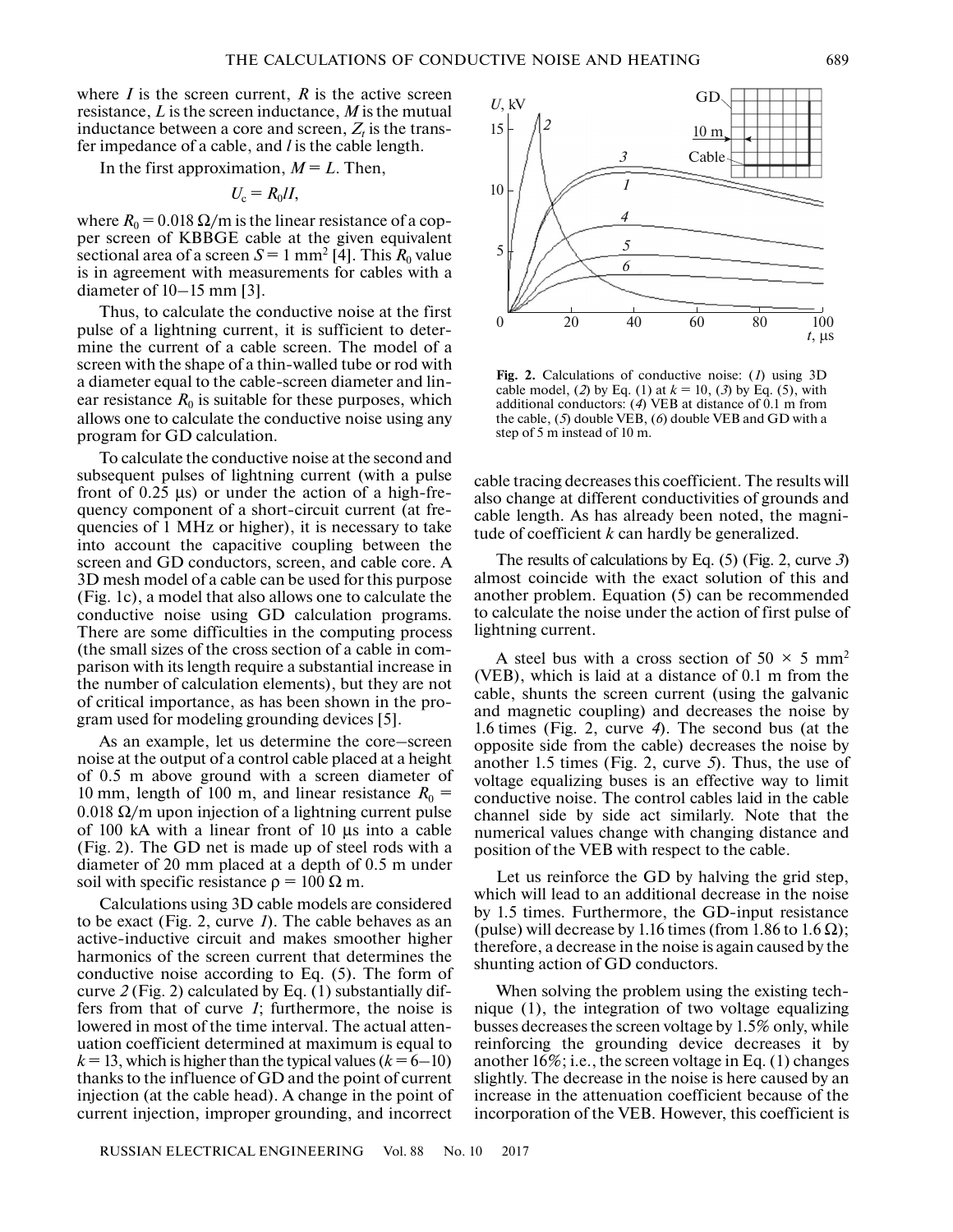

**Fig. 3.** Equivalent circuit for a cable with two-sided grounding of the screen and with a bus.

specific for each problem and can hardly be predetermined with sufficient accuracy.

Thus, Eq. (5) provides a more exact solution than does Eq. (1) for calculations of the conductive noise that occurs at the first pulse of the lightning current.

Let us consider the equivalent circuit of a cable with two-sided grounding of the screen parallel to which a steel bus is laid (Fig. 3).

The screen voltage is

$$
U = RI + jxI + jx_mI_b \approx R + jx_mI_b/l = (R + \Delta z)I,
$$
  

$$
\Delta z = \Delta R + j\Delta x,
$$

where *I* and  $I<sub>b</sub>$  are the screen and bus currents, *R* and *x* are the active resistance and reactance of a screen  $(R > x)$ ,  $x<sub>m</sub>$  is the mutual inductive impedance between the screen and bus, and  $\Delta z$  is the insertion impedance of a screen. In a particular case, at  $\varphi_b = 0$  and  $x = 0$  (Fig. 3), the bus current lags in phase from the screen current by  $\pi/2$  and the insertion impedance is pure active resistance  $\Delta z = \text{DR}$  and  $\Delta x = 0$ .

In the general case, the insertion impedance is affected in a complicated manner by all the longitudinal and flowing currents of grounding devices. Therefore, it can be numerically determined

$$
\Delta z = U/I - R = \Delta R + j\Delta x,
$$

where *U* and *I* are the cable voltage and current (complex values).

Thus, an increase in the screen resistance taking into account the insertion impedance leads to a decrease in the current and heating of the screen. To increase the insertion impedance, it will be necessary to decrease the resistance of parallel conductors (by increasing the cross section or number of busses) and enhance the magnetic coupling (by decreasing the distance between conductors and cable or laying the cable in a tube).

To calculate heating of the screen taking into account the magnetic coupling with other conductors, we should deal with currents as in Eq. (2). Let us show that, in this equation, the error associated with the assumption of current invariability during short circuit can be eliminated if the step algorithm is applied.

Let us divide a time interval by  $n$  equal steps with length *h* in such a way that the current can be taken as constant within a step. Then, the use of expression (2) will be justified. The heating temperature at the end of the *n*th step is

$$
\theta_{n+1} = (\theta_n + \beta) \exp\left(\frac{I_n^2 h}{(\varepsilon_{n+1}(\tau)^2 S K)^2}\right) - \beta,
$$
\n
$$
\theta_0 = 20^\circ \text{C},
$$
\n(6a)

where all the variables are described in Eq. (2) and  $\varepsilon_{n+1}$  =  $\mathcal{E}(t_{n+1})$ .

Let us take into account the change in the active resistance of a conductor with change in the temperature:

$$
R(0) = R_0 \left( 1 + \frac{\theta}{\beta} \right) = R_{20} \frac{\beta}{\beta + 20} \left( 1 + \frac{\theta}{\beta} \right) = R_{20} \frac{\beta + \theta}{\beta + 2\theta},
$$

where  $R_0$  and  $R_{20}$  are the resistance at 0 and 20<sup>o</sup>C and  $β = 234.5°C$  for copper. Let us assume that the insertion impedance is unaffected by the temperature.

Then, if the screen voltages of the *n* and  $(n + 1)$ th step are equal, the current of the  $(n + 1)$ th step is equal to

$$
I_{n+1} = \frac{z_n}{z_{n+1}} I_n = \frac{\left| R_{20} \frac{\beta + \theta_n}{\beta + 2\theta} + \Delta z \right|}{\left| R_{20} \frac{\beta + \theta_{n+1}}{\beta + 2\theta} + \Delta z \right|} I_n I_0 = I(0). \quad (6b)
$$

For a single cable  $(\Delta z = 0)$ , we can obtain

$$
I_{n+1} = \frac{\beta + \theta_n}{\beta + \theta_{n+1}} I_n.
$$
 (6c)

As an example, let us calculate heating of a KBBGE cable with a length of 100 m with a copper screen with a cross section of 1 mm<sup>2</sup> ( $R_{20} = 1.78 \Omega$ ) at initial current  $I = 250$  A; the process is taken to be adiabatic ( $\varepsilon = 1$ ). The screen voltage  $U = R_{20}I = 445$  V is taken to be constant during a short circuit. During the calculations using step algorithm (6a), (6c), the screen is heated up to 244°C for 1 s, which completely coincides with the calculations according to Eq. (3) here and in other cases. Thus, the solution according to Eqs. (6) is valid.

Then, let us calculate heating of the screen taking into account the magnetic coupling of a cable. Let a cable be laid along a GD (Fig. 2), an SC current be injected at the point of cable grounding and equal to 20 kA, and the SC duration be 1 s. Let us consider four cases: a cable interacting with GD conductors, then with the addition of a voltage-equalizing bus is added, addition of another VEB, and, finally, a halving of the GD cell size similarly to as in the problem in Fig. 2. For each case, let us calculate the current, voltage, and heating temperature of the cable screen; the results of calculations are listed in Table 1.